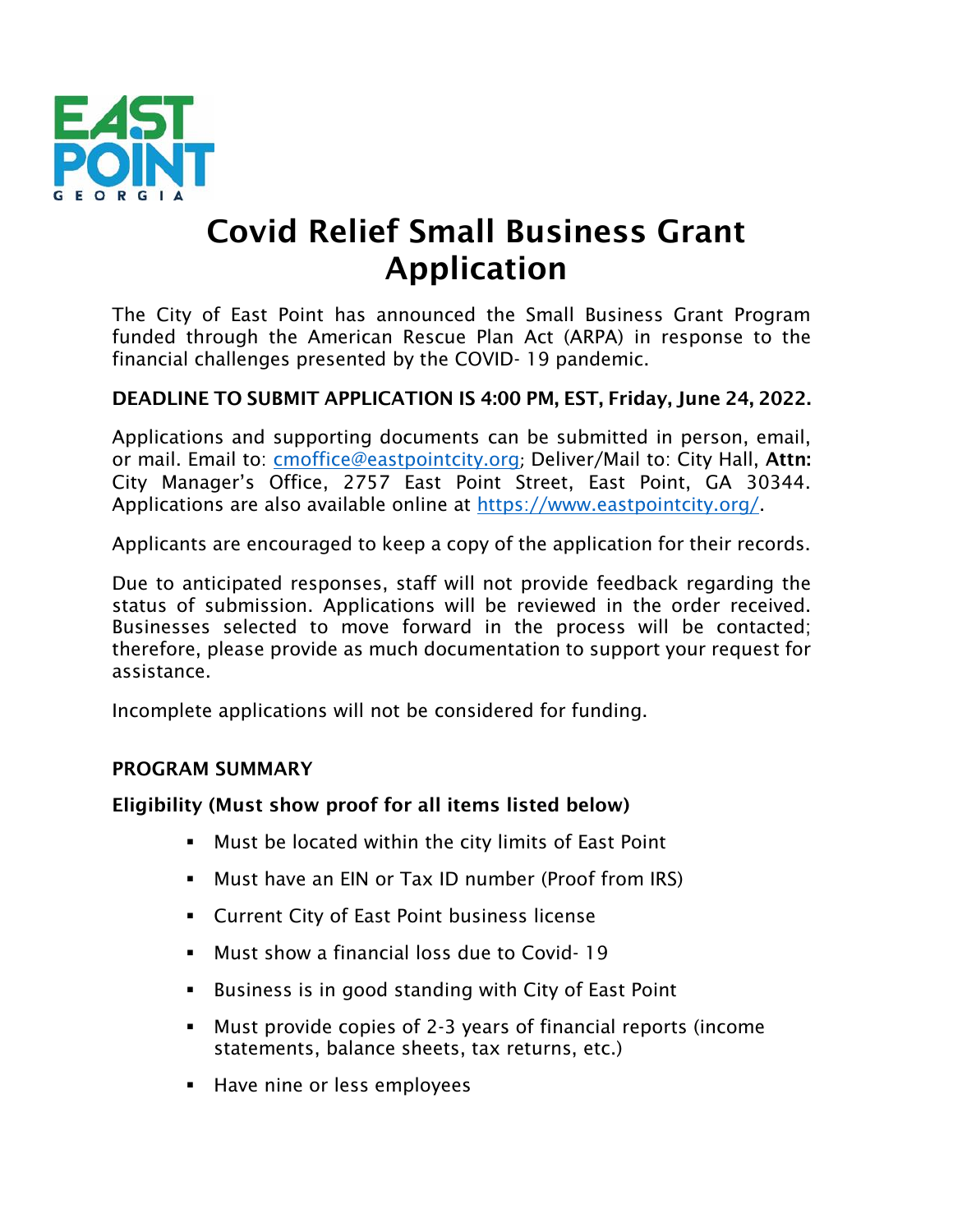

### Grant Application Required Documents

- Copy of current business license
- Copy of Certificate of Organization or business document issued by the State of Georgia
- Summary of financial condition of business before March 1, 2020
- Summary income statements and balance sheets from January 2020- current
- **EXECT** Statement of how grant funds will benefit your business; how funds will be used.
- Statement of hardship: (i) summary of changes in business operation due to restrictions caused by COVID- 19, (ii) an explanation of changes in the financial performance of the business due to COVID-19 (e.g., describe how revenue has been impacted), and (iii) a description of any material defaults or notices from existing creditors.
- List of other relief assistance sought by business; \**Relief assistance includes, but is not limited to, mortgage modification, rent concessions, and financial assistance from the Small Business Association (SBA) under the Coronavirus Aid, Relief, and Economic Security (CARES) Act through either the Payment Protection Program (PPP) and/or Economic Injury Disaster Grant (EIDL)*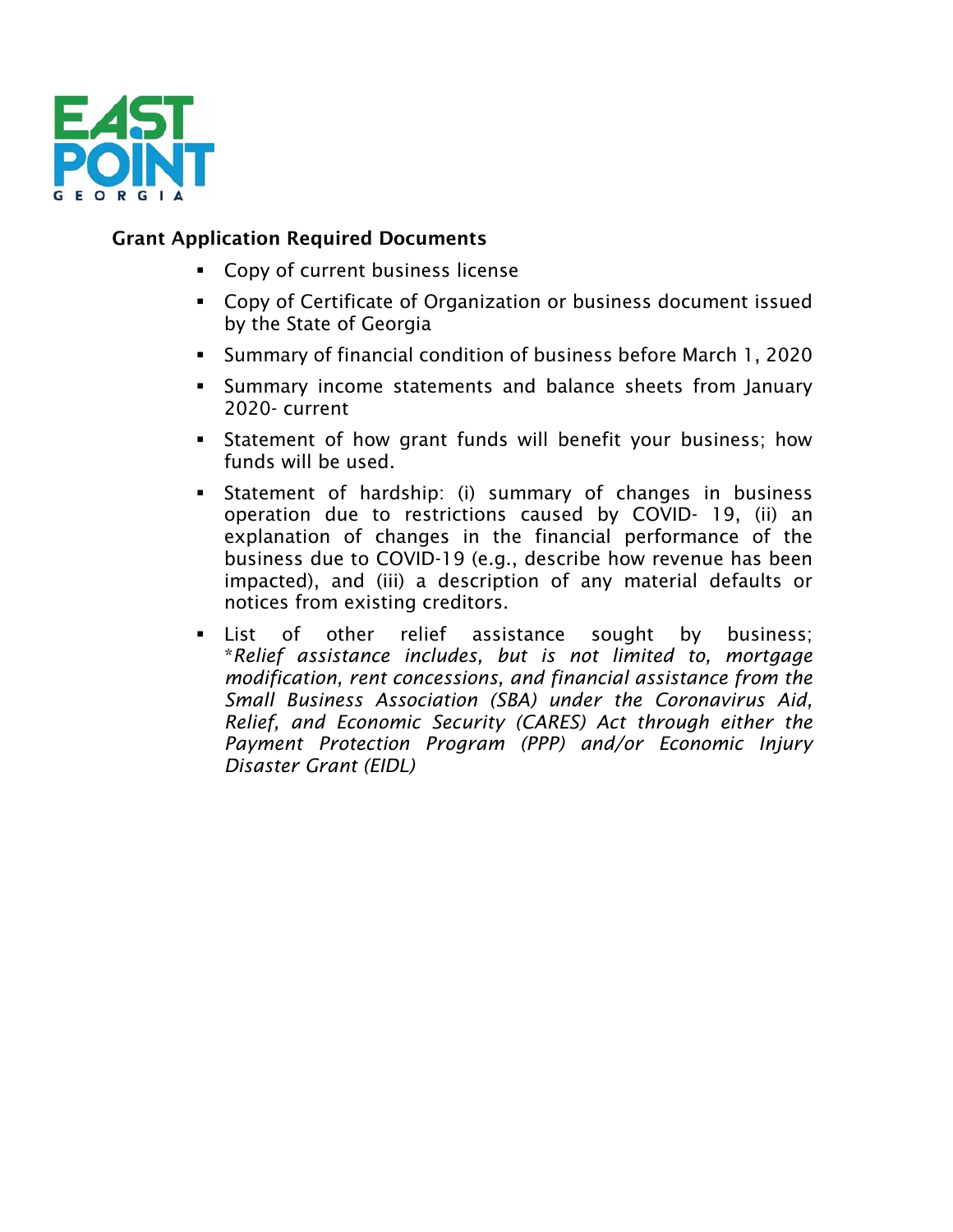

## Funding

- Funds may be used for operational costs (payroll, rent, mortgage, utility) and COVID mitigation costs (additional outside seating, partitions, etc.)
- Program period/ expenditure timeframe is one year from date of application approval
- During the program period, proof of payment must be submitted to document eligible use of grant funds
- The recipient will be required to certify that the City's assistance is not duplicative of any other funding

## Recipient Responsibility

- Enter into a written funding agreement with the City of East Point
- Provide documentation to support expenditure of funds
- **■** Make every effort to continue operations at least a year from award date
- Advise City of East Point City Manager's Office of closure by letter from authorized agent with last day of operation and detailed reason for closure
- Retain all related records for 3 years after grant close out
- **•** Provide a three (3) month and  $s$ ix (6) month financial report from date of award

#### Fraud & Repayment

Applicants are advised that making false statements, concealing information, submitting altered documents, utilizing funds for ineligible purposes, or similar actions are considered fraudulent and will result in repayment of the grant award or other legal action.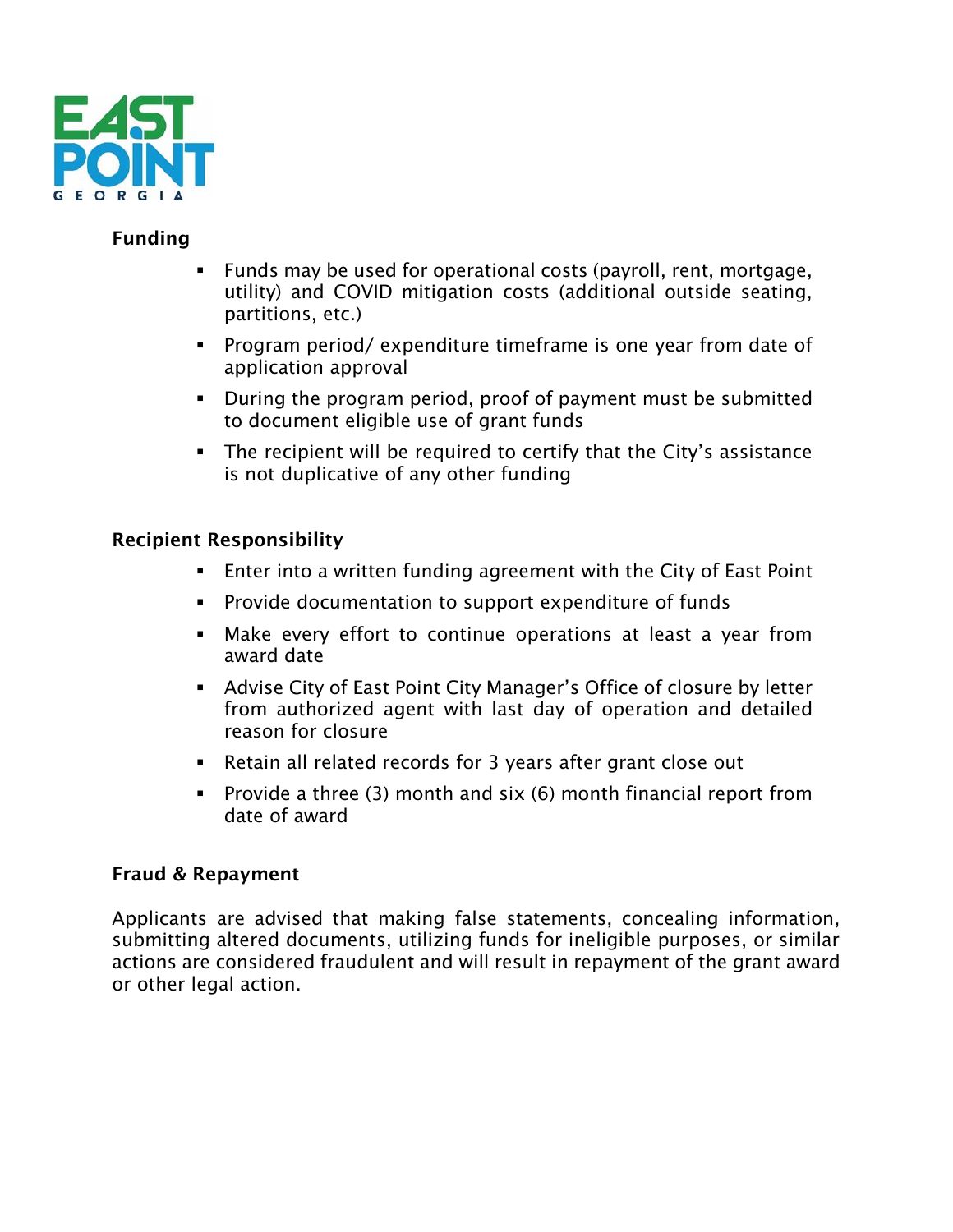

### BUSINESS INFORMATION

## Legal Business Name:

## Physical Address:

# Mailing Address (if different:)

# Federal Employer ID Number:

Business License Number:

Length of business operation within City of East Point (years):

# Type of Business: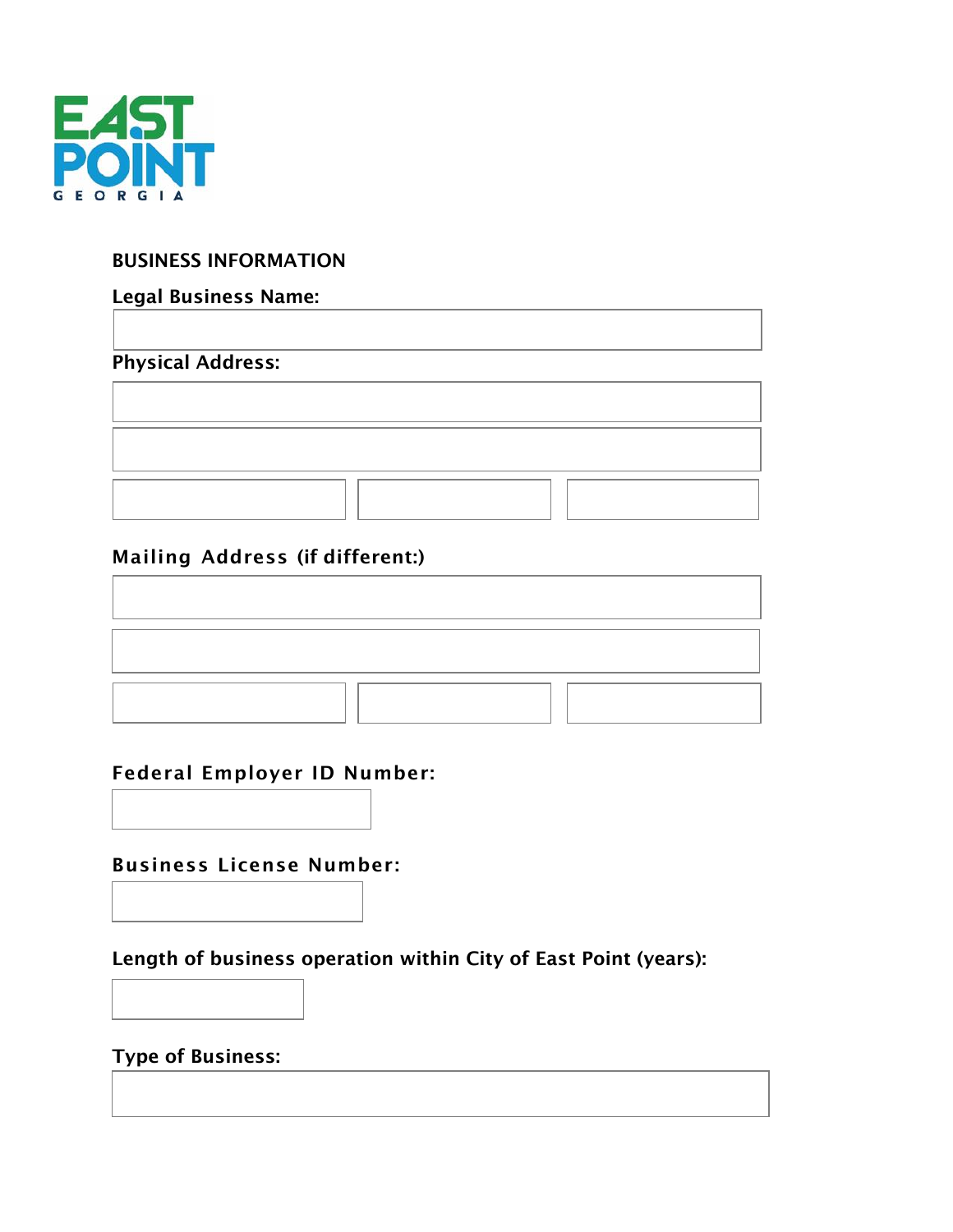

## Number of Employees (Must have nine or less employees to qualify as a small business in the City of East Point)

APPLICANT (BUSINESS OWNER) INFORMATION

#### Legal Full Name:

#### Address:

#### Phone: Email: Email: Email: Email: Email: Email: Email: Email: Email: Email: Email: Email: Email: Email: Email: Email: Email: Email: Email: Email: Email: Email: Email: Email: Email: Email: Email: Email: Email: Email: Email

| $\mathcal{A}$ and $\mathcal{A}$ are as $\mathcal{A}$ . |  |  | - - - - | - - | . |  |  |  |
|--------------------------------------------------------|--|--|---------|-----|---|--|--|--|
|                                                        |  |  |         |     |   |  |  |  |
|                                                        |  |  |         |     |   |  |  |  |

*\*\*Please verify phone and email. Award notifications will be sent to email address. If no email address, please make sure phone number is correct.*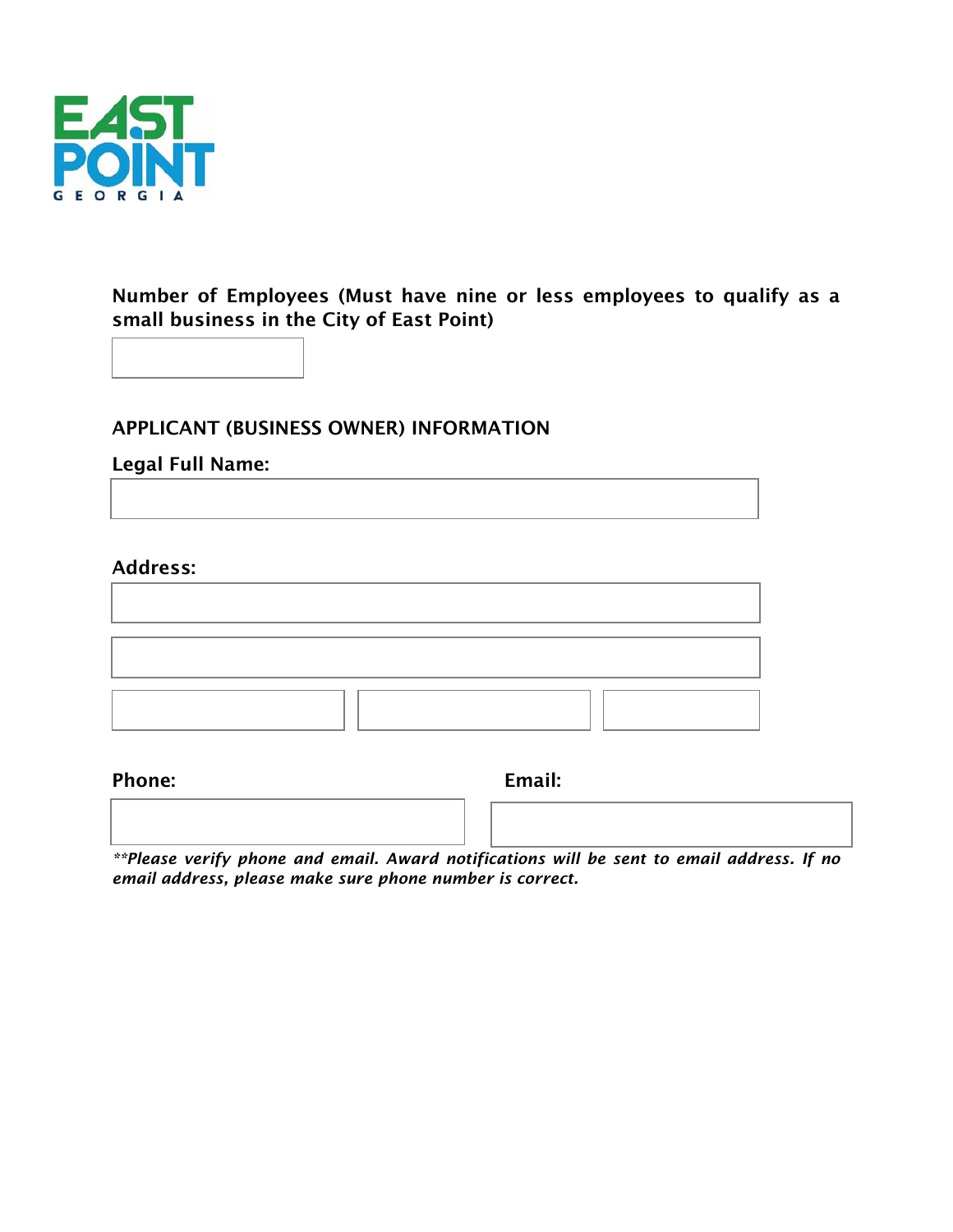

1. Has an application been submitted to other financial resources? If so, detail resources and status. If funding has been received, detail how funds were used and whether all funds have been exhausted.

2. Detail how funds received will be used as a response to the COVID-19 pandemic. The narrative should include HOW much you need, WHAT you will do, WHO you will serve, WHEN will funds be used and WHY the funding is needed.

3. Please provide a statement of hardship for your business during the COVID-19 pandemic.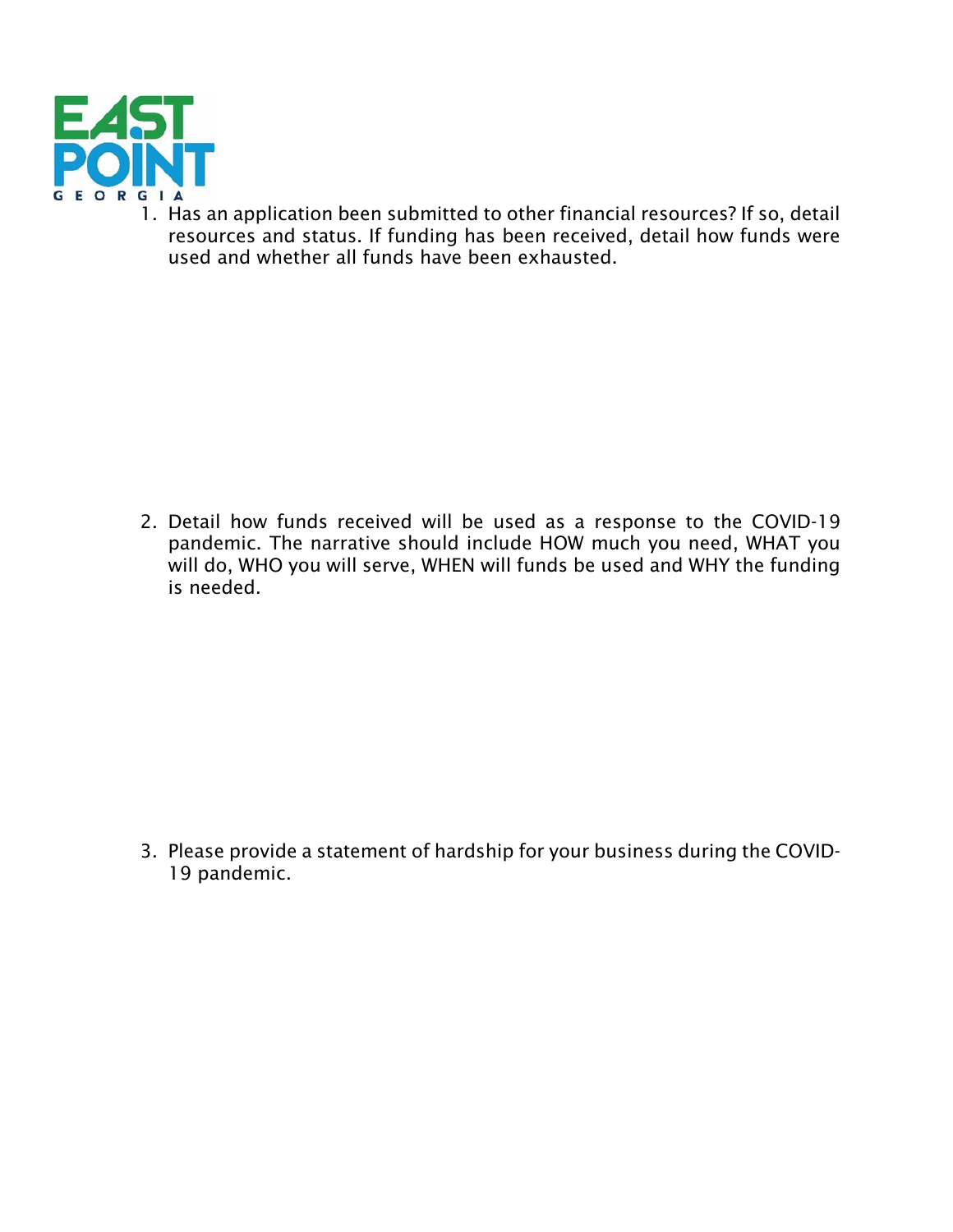

# AGREEMENTS AND CERTIFICATIONS:

On behalf of the undersigned individually and for the applicant business:

- 1. I/We attest that the applicant or any owners listed currently have never been: a) under indictment, on parole or probation; b) charged with or arrested for any criminal offense other than a minor motor vehicle violation, including offenses which have been dismissed, discharged, or not prosecuted; or c) convicted, placed on pretrial diversion, or placed on any form of probation, including adjudication withheld pending probation, for any criminal offense other than a minor motor vehicle violation within the last five years.
- 2. If my/our grant is approved, additional information may be required prior to grant closing. I/We will be advised in writing what information will be required to obtain my/our grant funds.
- 3. I/We will not exclude any person from participating in or deny the benefits of any person, or otherwise subject any person to discrimination under any program or activity for which I/We receive financial assistance from the City of East Point on grounds of age, color, handicap, marital status, national origin, race, religion, or sex.
- 4. I/We have not paid anyone connected with the City of East Point, including employees or members of its elected or appointed boards or commissions, for help in getting this grant.
- 5. All information in and submitted with this application is true and correct to the best of my/our knowledge. All financial statements submitted with this application fully and accurately present the financial position of the business. I/We have not omitted any disclosures in these financial statements. This certification also applies to any financial statements or other information submitted after this date. I/We understand false statements may result in the forfeiture of benefits.